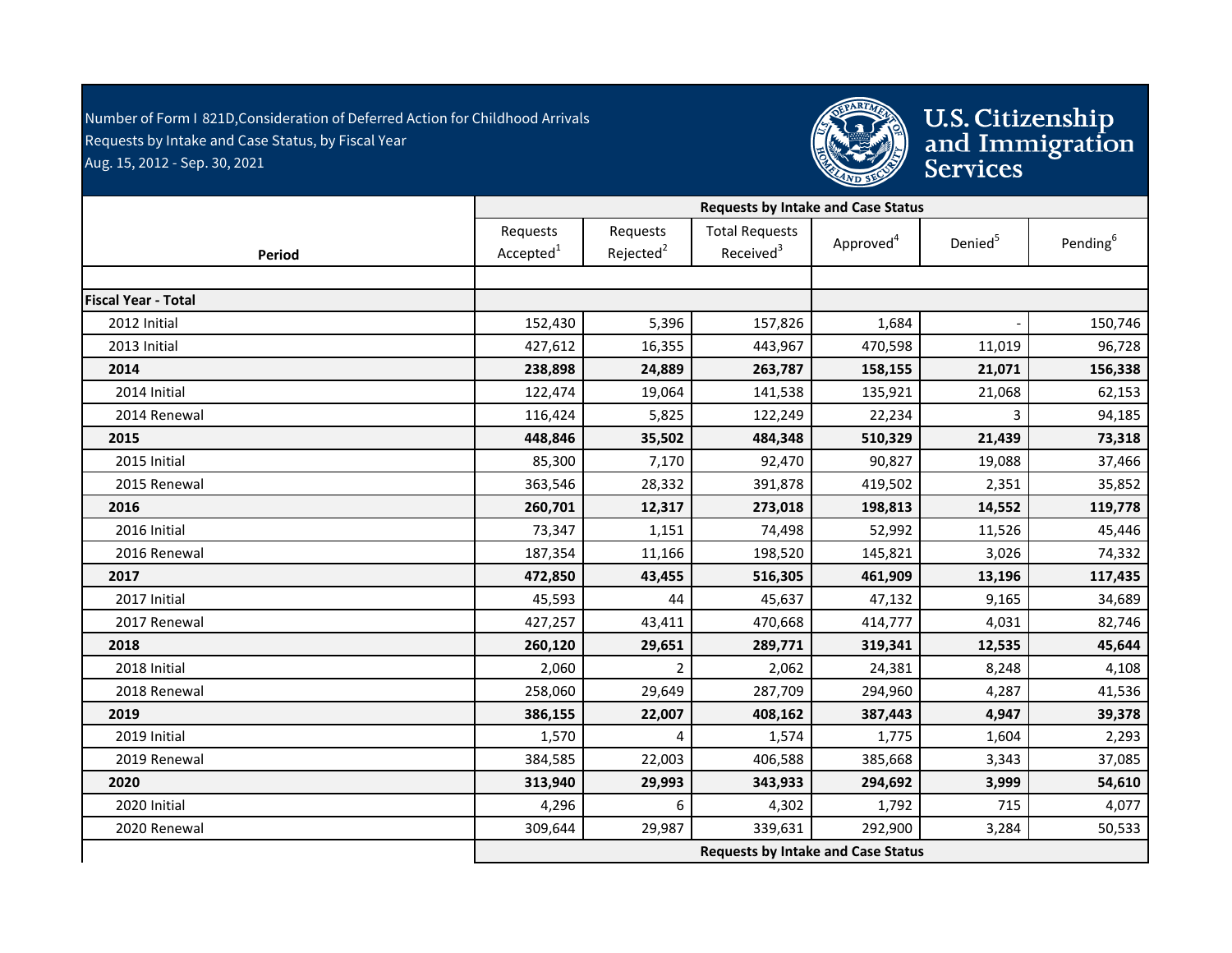| Period                          | Requests<br>Accepted <sup>+</sup> | Reguests<br>Rejected <sup>2</sup> | <b>Total Requests</b><br>Received <sup>3</sup> | Approved <sup>4</sup> | Denied <sup>5</sup> | Pending <sup>6</sup> |
|---------------------------------|-----------------------------------|-----------------------------------|------------------------------------------------|-----------------------|---------------------|----------------------|
| 2021                            | 438,950                           | 31,685                            | 470,635                                        | 359,362               | 3,852               | 130,333              |
|                                 |                                   |                                   |                                                |                       |                     |                      |
| 2021 Initial                    | 94.376                            | 108                               | 94.484                                         | 7,994                 | 1,122               | 89,336               |
| 2021 Renewal                    | 344,574                           | 31,577                            | 376,151                                        | 351,368               | 2,730               | 40.997               |
| <b>Total Cumulative</b>         | 3,400,502                         | 251,250                           | 3,651,752                                      | 3,162,326             | 106,610             | 130,333              |
| <b>Total Cumulative Initial</b> | 1,009,058                         | 49,300                            | 1,058,358                                      | 835.096               | 83,555              | 89,336               |
| <b>Total Cumulative Renewal</b> | 2,391,444                         | 201,950                           | 2,593,394                                      | 2,327,230             | 23,055              | 40,997               |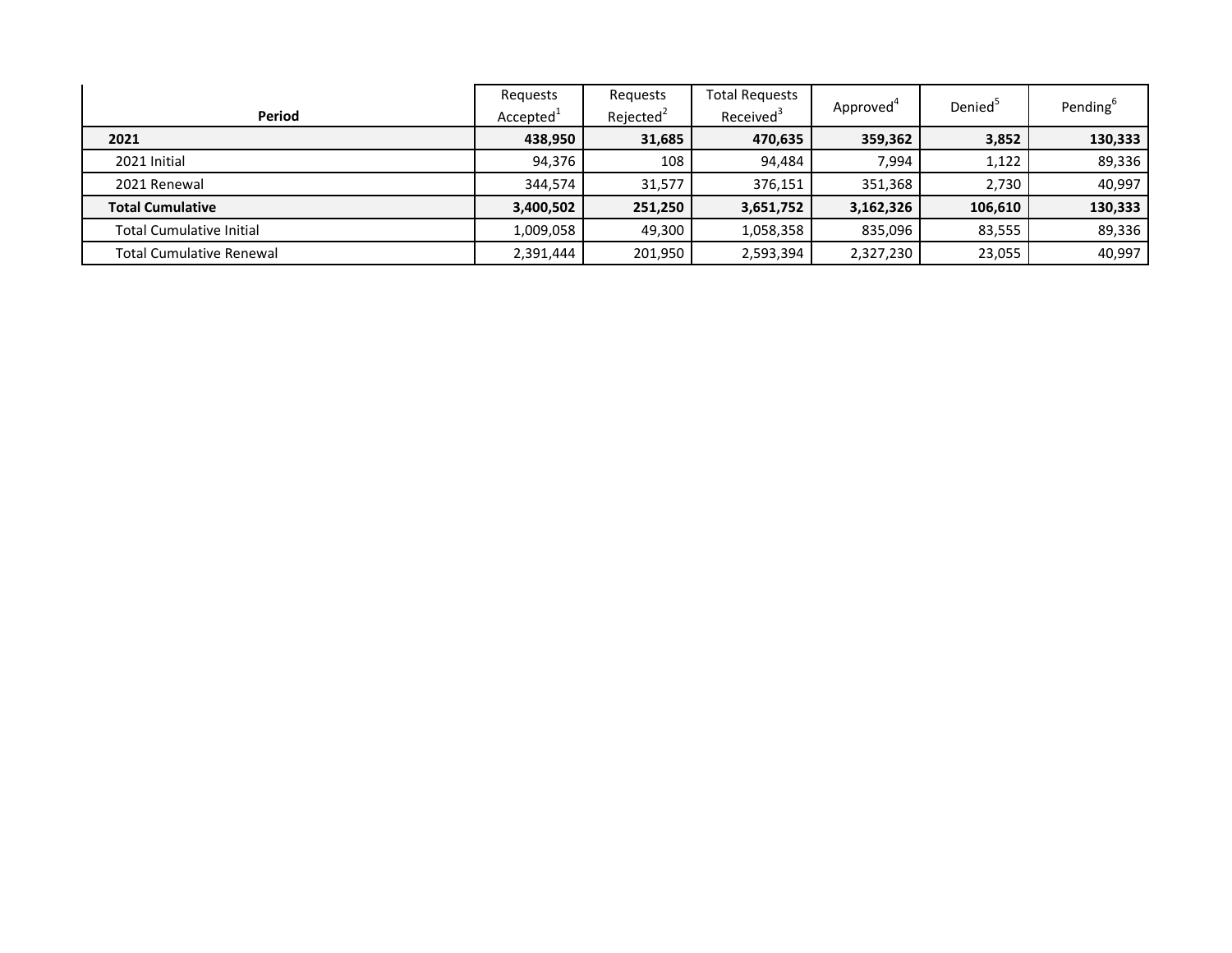Number of Form I 821D,Consideration of Deferred Action for Childhood Arrivals - Requests by Intake and Case Status, Current Fiscal Year by Quarter Oct. 1, 2020 - Sep. 30, 2021



U.S. Citizenship<br>and Immigration<br>Services

|                                | <b>Requests by Intake and Case Status</b> |                                   |                                                |                       |                     |                      |
|--------------------------------|-------------------------------------------|-----------------------------------|------------------------------------------------|-----------------------|---------------------|----------------------|
| Period                         | Requests<br>Accepted <sup>1</sup>         | Requests<br>Rejected <sup>2</sup> | <b>Total Requests</b><br>Received <sup>3</sup> | Approved <sup>4</sup> | Denied <sup>5</sup> | Pending <sup>6</sup> |
| Fiscal Year 2021 by Quarter    |                                           |                                   |                                                |                       |                     |                      |
| Q1. October - December         | 69,232                                    | 7,692                             | 76,924                                         | 90,333                | 935                 | 32,571               |
| Q1. October - December Initial | 3,264                                     | 10                                | 3,274                                          | 400                   | 301                 | 6,640                |
| Q1. October - December Renewal | 65,968                                    | 7,682                             | 73,650                                         | 89,933                | 634                 | 25,931               |
| Q2. January - March            | 135,244                                   | 9,717                             | 144,961                                        | 67,164                | 796                 | 99,854               |
| Q2. January - March Initial    | 49,857                                    | 35                                | 49,892                                         | 763                   | 169                 | 55,564               |
| Q2. January - March Renewal    | 85,387                                    | 9,682                             | 95,069                                         | 66,401                | 627                 | 44,290               |
| Q3. April - June               | 139,572                                   | 8,047                             | 147,619                                        | 65,891                | 1,168               | 172,360              |
| Q3. April - June Initial       | 33,205                                    | 50                                | 33,255                                         | 4,605                 | 511                 | 83,653               |
| Q3. April - June Renewal       | 106,367                                   | 7,997                             | 114,364                                        | 61,286                | 657                 | 88,707               |
| Q4. July - September           | 94,902                                    | 6,229                             | 101,131                                        | 135,974               | 953                 | 130,333              |
| Q4. July - September Initial   | 8,050                                     | 13                                | 8,063                                          | 2,226                 | 141                 | 89,336               |
| Q4. July - September Renewal   | 86,852                                    | 6,216                             | 93,068                                         | 133,748               | 812                 | 40,997               |
| <b>Total</b>                   | 438,950                                   | 31,685                            | 470,635                                        | 359,362               | 3,852               | 130,333              |

## **Table Key**

D Data withheld to protect requestors' privacy.

- Represents zero.

## **Reference(s)**

 $1$ The number of new requests accepted at a Lockbox during the reporting period.

 $2$ The number of requests rejected at a Lockbox during the reporting period.

 $3$ The number of requests received and entered into a case-tracking system during the reporting period..

<sup>4</sup>The number of requests approved during the reporting period.

 $5$ The number of requests that were denied, terminated, or withdrawn during the reporting period.

 ${}^{6}$ The number of requests awaiting a decision as of the end of the reporting period.

## **Note(s):**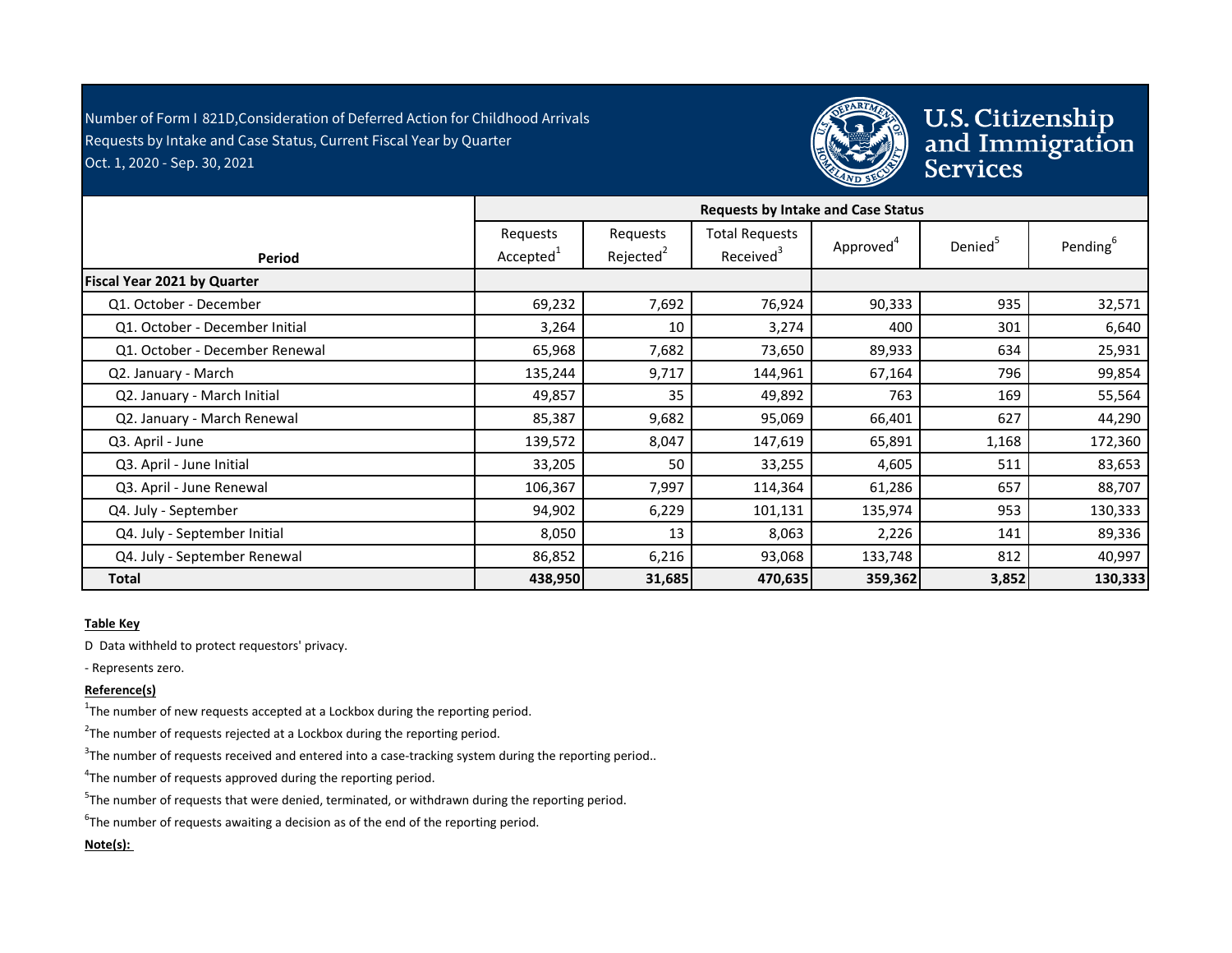1) Some requests approved or denied may have been received in previous reporting periods.

2) The report reflects the most up-to-date estimate available at the time the report is generated.

3) The Quarterly Report totals may not match the totals provided within the Demographics Reports due to differences in how the data is generated.

#### **Source:**

Department of Homeland Security, U.S. Citizenship and Immigration Services, CLAIMS3 & ELIS, accessed Oct 2021, TRK 8244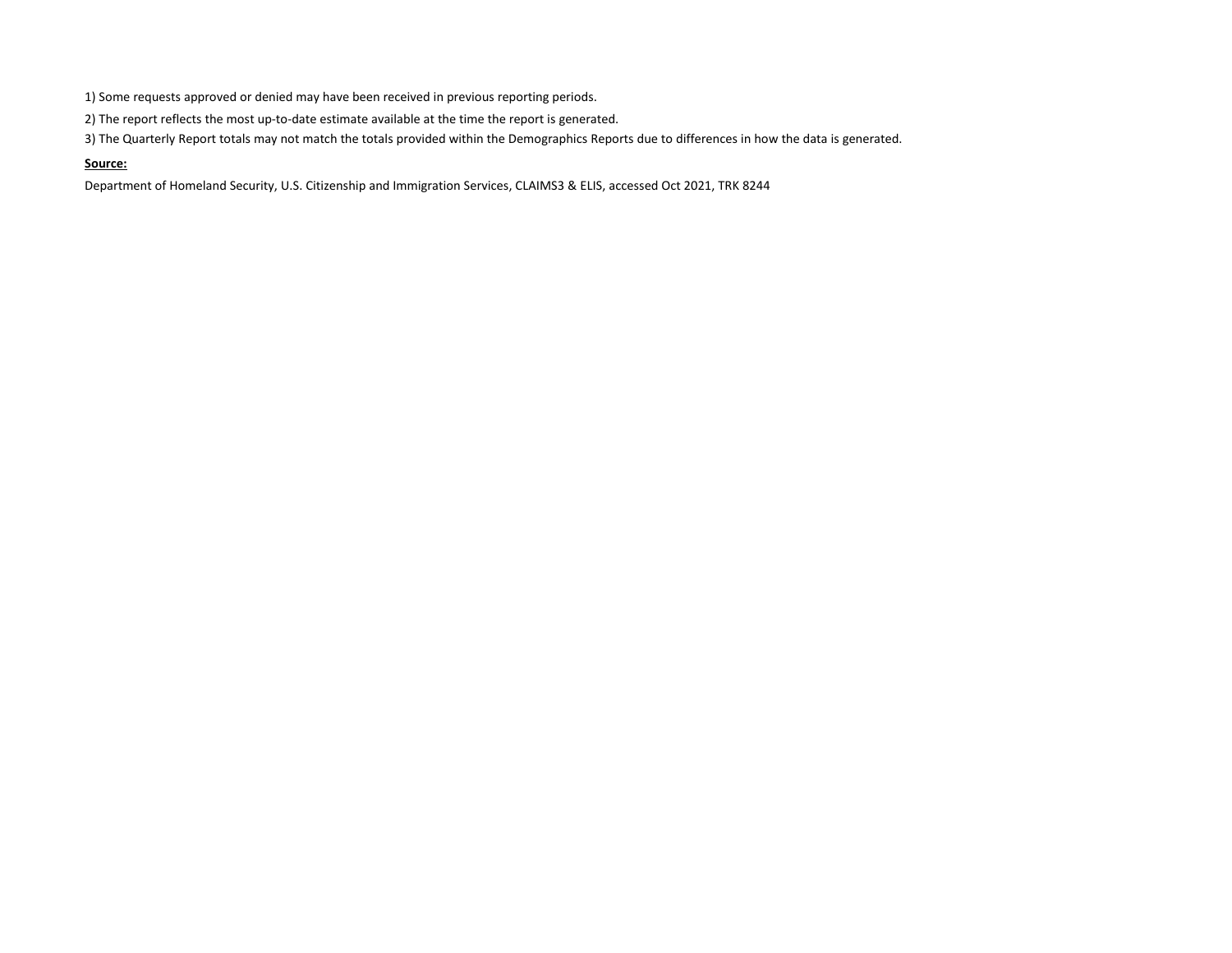Number of Form I 821D,Consideration of Deferred Action for Childhood Arrivals - Accepted and Approved Requests by Country of Birth Aug. 15, 2012 - Sep. 30, 2021



|                               | Accepted to Date <sup>1</sup> |           |           | Approved to Date <sup>2</sup> |           |           |
|-------------------------------|-------------------------------|-----------|-----------|-------------------------------|-----------|-----------|
| <b>Top Countries of Birth</b> | Initials                      | Renewals  | Total     | Initials                      | Renewals  | Total     |
|                               |                               |           |           |                               |           |           |
| <b>Country</b>                |                               |           |           |                               |           |           |
| Mexico                        | 792,629                       | 1,900,241 | 2,692,870 | 658,199                       | 1,849,929 | 2,508,128 |
| El Salvador                   | 37,907                        | 91,828    | 129,735   | 30,004                        | 89,083    | 119,087   |
| Guatemala                     | 27,662                        | 61,271    | 88,933    | 21,220                        | 59,339    | 80,559    |
| <b>Honduras</b>               | 25,011                        | 57,176    | 82,187    | 19,334                        | 55,165    | 74,499    |
| South Korea                   | 9,982                         | 26,513    | 36,495    | 9,053                         | 25,927    | 34,980    |
| Peru                          | 10,164                        | 25,980    | 36,144    | 9,356                         | 25,343    | 34,699    |
| <b>Brazil</b>                 | 9,139                         | 20,088    | 29,227    | 7,719                         | 19,559    | 27,278    |
| Ecuador                       | 8,125                         | 19,032    | 27,157    | 6,916                         | 18,473    | 25,389    |
| Colombia                      | 7,537                         | 17,796    | 25,333    | 6,781                         | 17,371    | 24,152    |
| Philippines                   | 5,397                         | 13,509    | 18,906    | 4,836                         | 13,306    | 18,142    |
| Argentina                     | 5,483                         | 13,094    | 18,577    | 4,977                         | 12,845    | 17,822    |
| India                         | 3,943                         | 9,520     | 13,463    | 3,288                         | 9,245     | 12,533    |
| Jamaica                       | 4,700                         | 8,813     | 13,513    | 3,584                         | 8,553     | 12,137    |
| Venezuela                     | 3,660                         | 8,569     | 12,229    | 3,214                         | 8,360     | 11,574    |
| Dominican Republic            | 4,132                         | 7,688     | 11,820    | 3,307                         | 7,500     | 10,807    |
| <b>Trinidad And Tobago</b>    | 3,238                         | 6,368     | 9,606     | 2,661                         | 6,210     | 8,871     |
| Uruguay                       | 2,823                         | 6,412     | 9,235     | 2,513                         | 6,242     | 8,755     |
| <b>Bolivia</b>                | 2,327                         | 5,908     | 8,235     | 2,133                         | 5,761     | 7,894     |
| Costa Rica                    | 2,404                         | 5,558     | 7,962     | 2,114                         | 5,441     | 7,555     |
| Chile                         | 2,001                         | 4,854     | 6,855     | 1,804                         | 4,735     | 6,539     |
| Poland                        | 2,149                         | 4,693     | 6,842     | 1,889                         | 4,590     | 6,479     |
| Pakistan                      | 2,030                         | 4,730     | 6,760     | 1,746                         | 4,606     | 6,352     |
| Nicaragua                     | 2,087                         | 4,695     | 6,782     | 1,693                         | 4,561     | 6,254     |
| Nigeria                       | 1,700                         | 3,617     | 5,317     | 1,348                         | 3,492     | 4,840     |
| Guyana                        | 1,548                         | 3,438     | 4,986     | 1,317                         | 3,342     | 4,659     |
| All Others                    | 31,280                        | 60,053    | 91,333    | 24,090                        | 58,252    | 82,342    |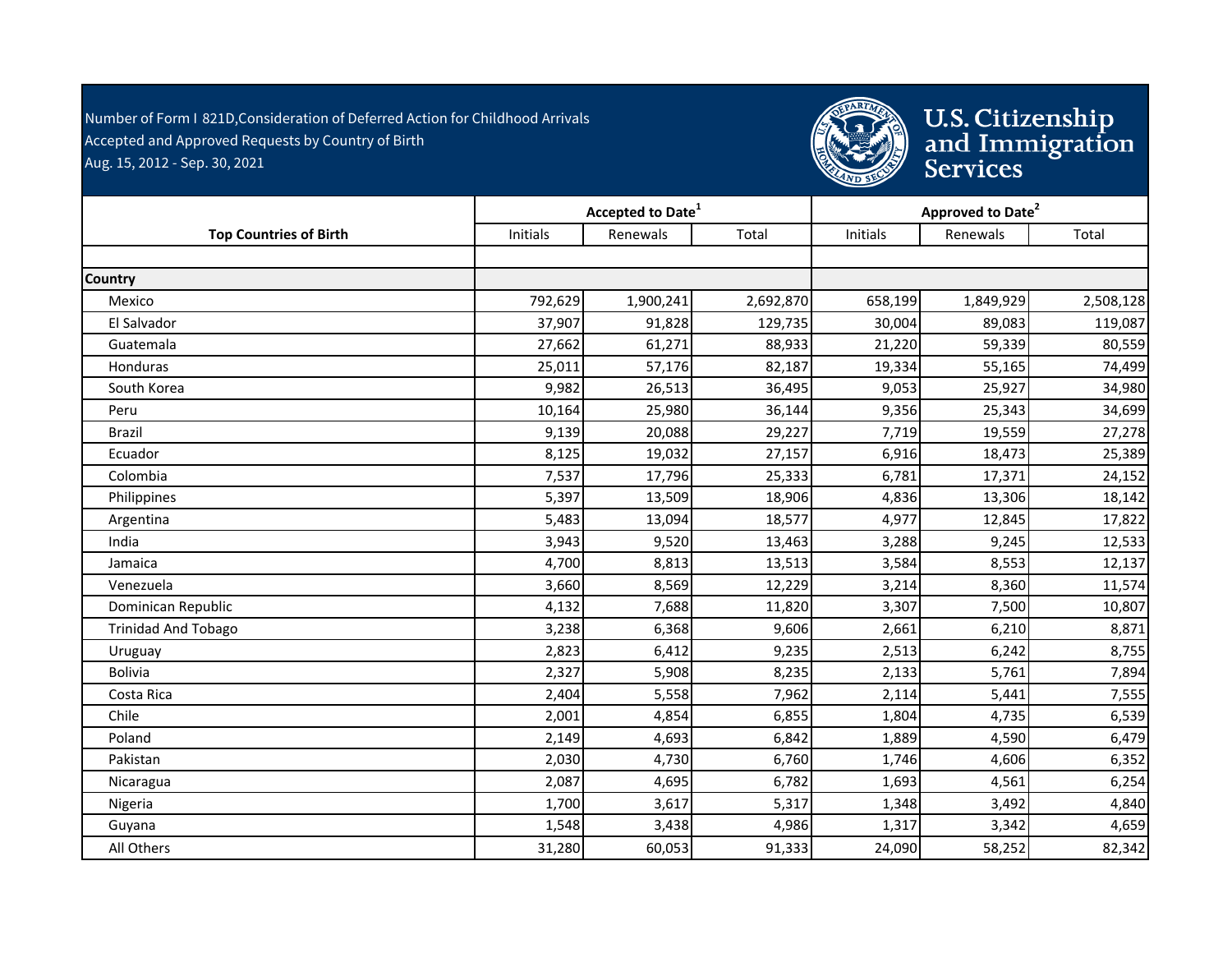| $-$<br>rotal | 1.009.058 | AA'<br>-201<br>. | 3.400.502 | 835.096 | $^{\backprime}$ .327.230 $\blacksquare$<br>$\epsilon$ . 37 | 3.162.326 |
|--------------|-----------|------------------|-----------|---------|------------------------------------------------------------|-----------|
|--------------|-----------|------------------|-----------|---------|------------------------------------------------------------|-----------|

## **Table Key**

D Data withheld to protect requestors' privacy.

- Represents zero.

### **Reference(s)**

 $1$  The number of requests that were accepted to date of the reporting period.

 $2^2$  The number of requests that were approved to date of the reporting period.

 $3$  All fields with a blank in the country of birth field are included in the field "All Others."

# **Note(s):**

1) Some requests approved or denied may have been received in previous reporting periods.

2) The report reflects the most up-to-date estimate data available at the time the report is generated.

3) Ranked by total approvals.

#### **Source:**

Department of Homeland Security, U.S. Citizenship and Immigration Services, CLAIMS3 & ELIS, accessed Oct 2021, TRK 8244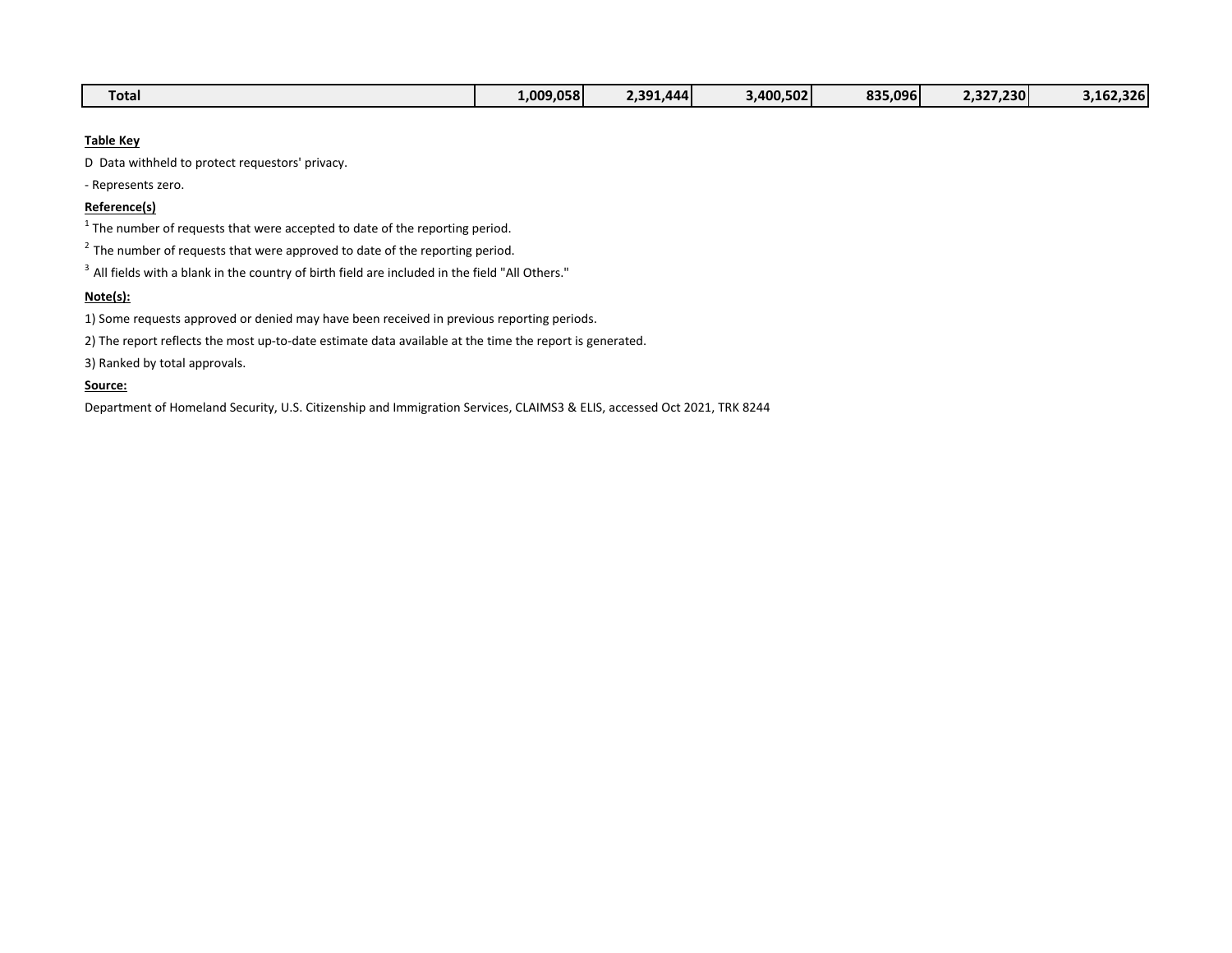Number of Form I 821D,Consideration of Deferred Action for Childhood Arrivals - Accepted and Approved Requests by State/Territory of Residence Aug. 15, 2012 - Sep. 30, 2021



|                   |                 | Accepted to Date <sup>1</sup> |         | Approved to Date <sup>2</sup> |          |         |  |
|-------------------|-----------------|-------------------------------|---------|-------------------------------|----------|---------|--|
| Residence         | <b>Initials</b> | Renewals                      | Total   | Initials                      | Renewals | Total   |  |
|                   |                 |                               |         |                               |          |         |  |
| Residence         |                 |                               |         |                               |          |         |  |
| California        | 285,693         | 682,375                       | 968,068 | 241,363                       | 666,062  | 907,425 |  |
| Texas             | 169,447         | 390,871                       | 560,318 | 135,828                       | 380,263  | 516,091 |  |
| Illinois          | 53,164          | 126,256                       | 179,420 | 45,521                        | 122,683  | 168,204 |  |
| New York          | 49,495          | 106,929                       | 156,424 | 41,005                        | 104,208  | 145,213 |  |
| Florida           | 41,900          | 93,369                        | 135,269 | 32,933                        | 90,789   | 123,722 |  |
| Arizona           | 37,047          | 89,885                        | 126,932 | 30,738                        | 87,220   | 117,958 |  |
| North Carolina    | 34,908          | 89,029                        | 123,937 | 29,912                        | 86,857   | 116,769 |  |
| Georgia           | 33,349          | 77,062                        | 110,411 | 26,042                        | 74,414   | 100,456 |  |
| New Jersey        | 27,022          | 62,542                        | 89,564  | 22,271                        | 60,951   | 83,222  |  |
| Washington        | 24,176          | 57,899                        | 82,075  | 19,612                        | 56,277   | 75,889  |  |
| Colorado          | 22,400          | 54,012                        | 76,412  | 18,742                        | 52,398   | 71,140  |  |
| Nevada            | 17,204          | 44,406                        | 61,610  | 14,452                        | 43,485   | 57,937  |  |
| Oregon            | 13,919          | 36,144                        | 50,063  | 12,161                        | 35,179   | 47,340  |  |
| Virginia          | 14,850          | 35,809                        | 50,659  | 12,433                        | 34,728   | 47,161  |  |
| Indiana           | 12,806          | 32,540                        | 45,346  | 10,884                        | 31,631   | 42,515  |  |
| Utah              | 12,953          | 31,574                        | 44,527  | 10,791                        | 30,631   | 41,422  |  |
| Maryland          | 12,515          | 29,894                        | 42,409  | 9,984                         | 29,077   | 39,061  |  |
| Tennessee         | 11,379          | 27,678                        | 39,057  | 9,211                         | 26,716   | 35,927  |  |
| Wisconsin         | 9,605           | 23,944                        | 33,549  | 8,286                         | 23,307   | 31,593  |  |
| Oklahoma          | 9,285           | 22,539                        | 31,824  | 7,584                         | 21,994   | 29,578  |  |
| Massachusetts     | 9,398           | 21,042                        | 30,440  | 7,724                         | 20,429   | 28,153  |  |
| South Carolina    | 8,615           | 21,165                        | 29,780  | 7,035                         | 20,514   | 27,549  |  |
| Kansas            | 8,579           | 20,763                        | 29,342  | 7,405                         | 20,059   | 27,464  |  |
| <b>New Mexico</b> | 9,256           | 19,839                        | 29,095  | 7,712                         | 19,324   | 27,036  |  |
| Minnesota         | 7,571           | 19,492                        | 27,063  | 6,538                         | 18,829   | 25,367  |  |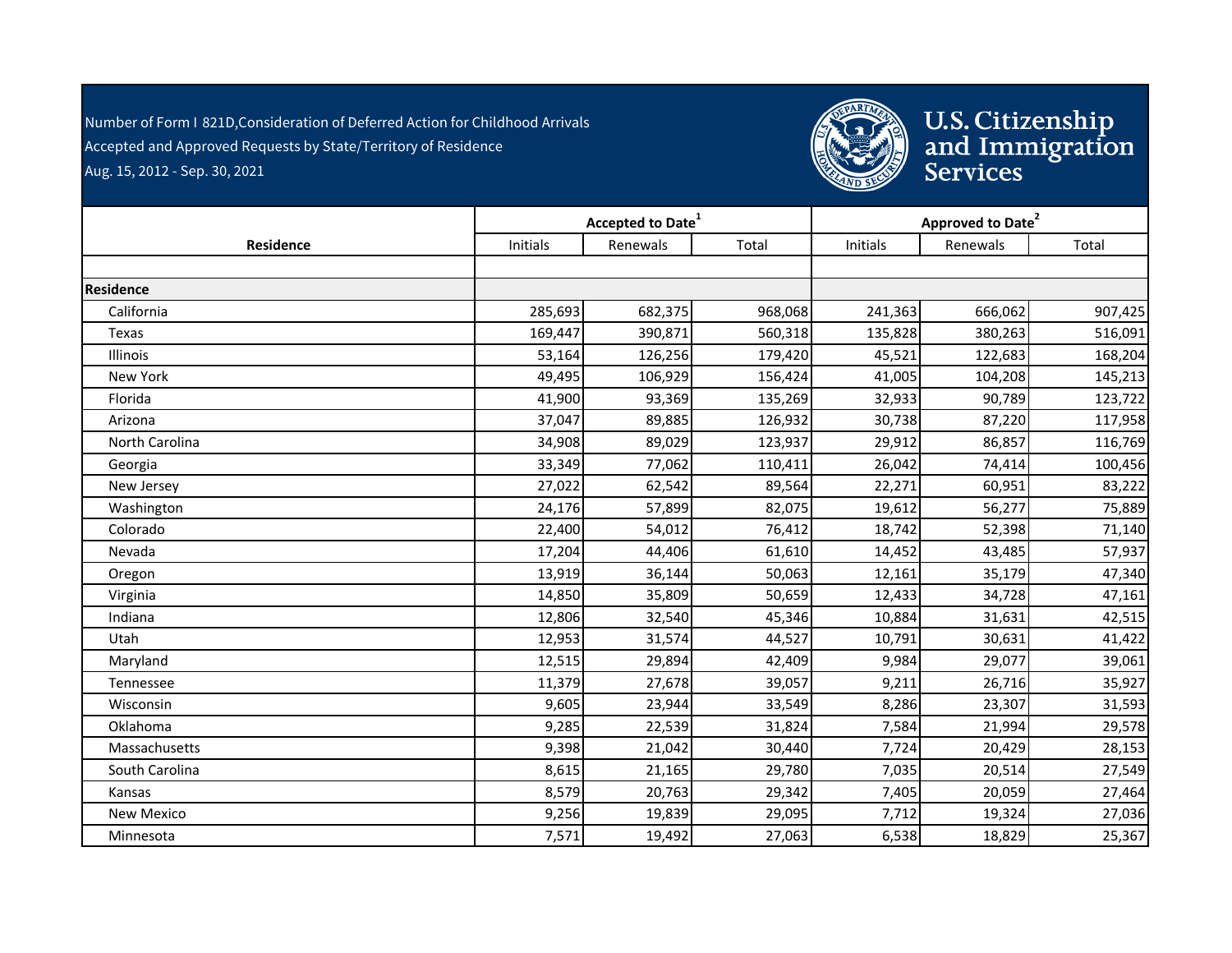| Michigan                              | 7,748          | 19,420                        | 27,168 | 6,493          | 18,813                        | 25,306 |
|---------------------------------------|----------------|-------------------------------|--------|----------------|-------------------------------|--------|
| Pennsylvania                          | 7,309          | 16,844                        | 24,153 | 5,754          | 16,406                        | 22,160 |
| Arkansas                              | 6,693          | 16,774                        | 23,467 | 5,525          | 16,315                        | 21,840 |
| Alabama                               | 6,050          | 14,151                        | 20,201 | 4,803          | 13,755                        | 18,558 |
|                                       |                | Accepted to Date <sup>1</sup> |        |                | Approved to Date <sup>2</sup> |        |
| Residence                             | Initials       | Renewals                      | Total  | Initials       | Renewals                      | Total  |
| Ohio                                  | 5,863          | 14,004                        | 19,867 | 4,667          | 13,542                        | 18,209 |
| Connecticut                           | 5,934          | 13,623                        | 19,557 | 4,943          | 13,257                        | 18,200 |
| Missouri                              | 4,460          | 10,981                        | 15,441 | 3,785          | 10,653                        | 14,438 |
| Nebraska                              | 4,389          | 10,727                        | 15,116 | 3,673          | 10,412                        | 14,085 |
| Idaho                                 | 4,131          | 10,175                        | 14,306 | 3,421          | 9,833                         | 13,254 |
| Kentucky                              | 4,080          | 9,869                         | 13,949 | 3,312          | 9,536                         | 12,848 |
| lowa                                  | 3,521          | 9,242                         | 12,763 | 2,965          | 8,966                         | 11,931 |
| Louisiana                             | 2,866          | 6,116                         | 8,982  | 2,163          | 5,920                         | 8,083  |
| Delaware                              | 1,865          | 4,747                         | 6,612  | 1,550          | 4,641                         | 6,191  |
| Mississippi                           | 2,107          | 4,633                         | 6,740  | 1,628          | 4,508                         | 6,136  |
| Rhode Island                          | 1,412          | 3,396                         | 4,808  | 1,171          | 3,282                         | 4,453  |
| District Of Columbia                  | 970            | 2,170                         | 3,140  | 753            | 2,117                         | 2,870  |
| Wyoming                               | 862            | 1,885                         | 2,747  | 670            | 1,818                         | 2,488  |
| Hawaii                                | 487            | 1,335                         | 1,822  | 374            | 1,295                         | 1,669  |
| New Hampshire                         | 415            | 978                           | 1,393  | 336            | 943                           | 1,279  |
| South Dakota                          | 310            | 779                           | 1,089  | 248            | 744                           | 992    |
| North Dakota                          | 114            | 466                           | 580    | 77             | 454                           | 531    |
| West Virginia                         | 168            | 405                           | 573    | 122            | 382                           | 504    |
| <b>Puerto Rico</b>                    | 282            | 281                           | 563    | 164            | 275                           | 439    |
| Alaska                                | 102            | 305                           | 407    | 90             | 297                           | 387    |
| Montana                               | 85             | 285                           | 370    | 64             | 275                           | 339    |
| Maine                                 | 60             | 178                           | 238    | 45             | 171                           | 216    |
| Virgin Islands                        | 130            | 114                           | 244    | 67             | 111                           | 178    |
| Armed Forces Americas (except Canada) | 17             | 114                           | 131    | 13             | 111                           | 124    |
| Vermont                               | 19             | 92                            | 111    | 11             | 89                            | 100    |
| Guam                                  | 25             | 60                            | 85     | 21             | 57                            | 78     |
| Northern Mariana Islands              | 29             | 24                            | 53     | $\overline{7}$ | 23                            | 30     |
| American Samoa                        | $\mathbf 1$    | 24                            | 25     | $\mathbf 1$    | 24                            | 25     |
| <b>Armed Forces Pacific</b>           | $\overline{2}$ | 21                            | 23     | $\overline{2}$ | 19                            | 21     |